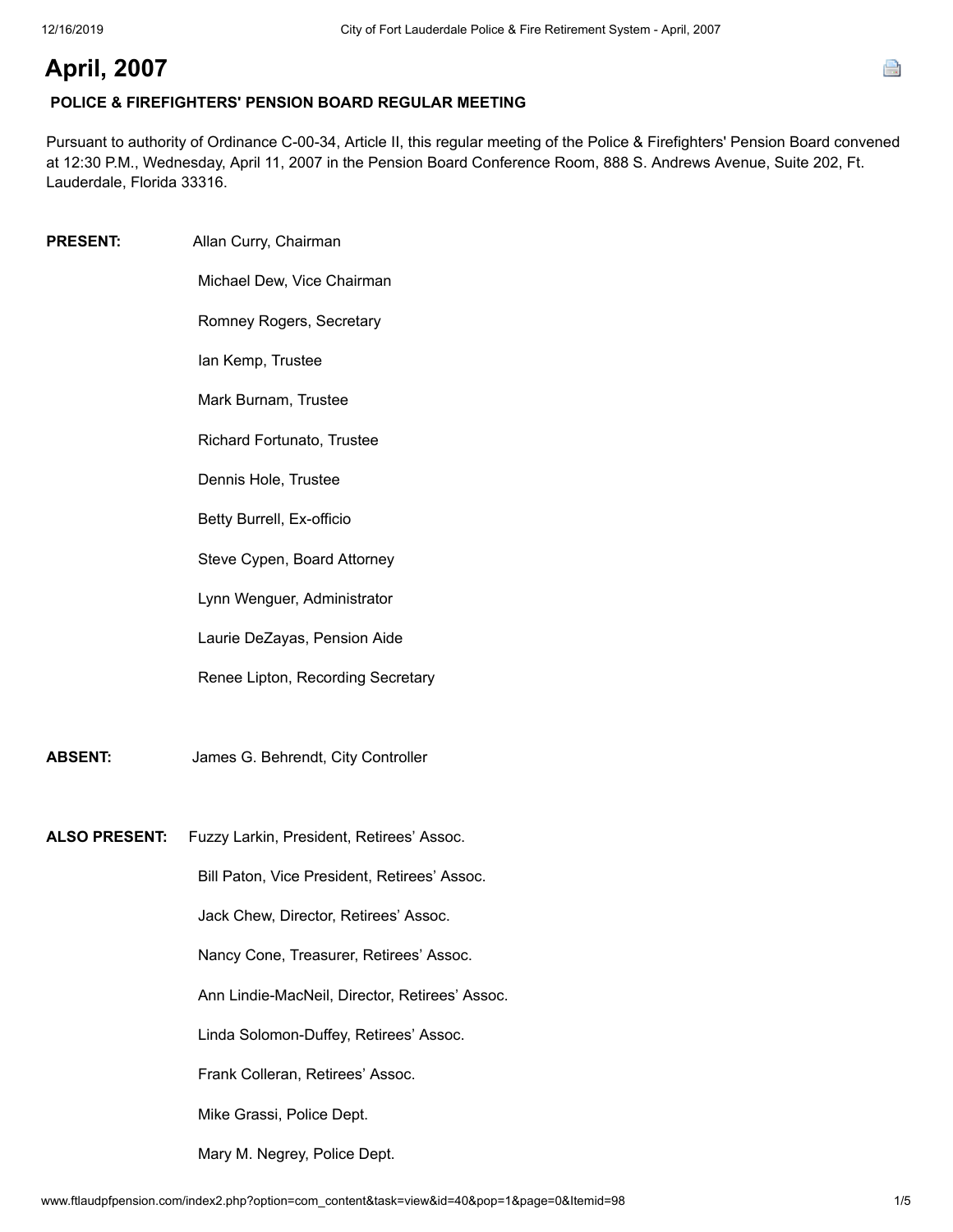Kirk Girrbach, Attorney

Jen Harris, Court Reporter

## **ASSET VALUE as of April 10, 2007: \$476,975,589.**

Chairman Curry called the meeting to order at 12:30 P.M.

**MINUTES:** Regular Meeting, March 14, 2007. Mr. Kemp made a motion to approve the minutes as submitted with Mr. Hole seconding the motion. Mr. Dew amended the motion by the addition of the word audio before "recording the minutes" on page 6. Ms. Wenguer corrected the monthly pension benefit of William T. Nelson to \$5,352.36 on page 2. Mr. Curry corrected the name of the manger to be interviewed as American Realty, page 3 and 4.

The motion as amended was approved **UNANIMOUSLY** by the Board.

**BENEFIT REVIEW: FIRE DEPARTMENT – New Retiree – Termination of DROP Retirement: George M. Amberge, Lieutenant.** Date of DROP retirement May 2, 2004 with 24.07 credited years of service and 27.00 total years of service. Termination date April 6, 2007. Monthly pension benefit \$6,320.49. DROP account total \$248,230.40.

**POLICE DEPARTMENT – New Retiree – Raul Perez-Cubas, Detective.** Date of DROP retirement December 16, 2002 with 20.95 credited years of service and 25.33 total years of service. Termination date April 13, 2007. Monthly pension benefit \$3,697.70. DROP account total \$225,983.72.

**Request for Lump Sum Refund: Joaquin Hong, Police Officer.** Date of separation September 14, 2006 with .287 years of creditable service. Lump sum payment due \$837.97.

Motion was made by Mr. Fortunato to approve the Benefit Review with Mr. Dew seconding the motion. The motion was approved **UNANIMOUSLY** by the Board.

**Formal Disability Hearing: Philip Girrbach.** Staff advised the Board that Mr. Girrbach has withdrawn his request for a serviceincurred disability and is now requesting non-service disability status.

Mr. Cypen stated that at the Informal Hearing a service-incurred disability was denied due to the fact that all three of the criteria had not been met. A non-service disability has to meet only two of the criteria: 1) total disability 2) permanent disability.

Attorney Kirk Girrbach, representing Philip Girrbach, reviewed the disability portion of the ordinance and discussed the medical reports. He requested that based on the information presented this requested for non-service disability status should be granted.

Mr. Cypen read the portion of the ordinance that pertained to this disability request, noting that if a non-service disability was granted the benefit would be 50% of salary rather than 65% for a service-incurred disability.

The trustees then discussed the medical reports as well as Dr. Lupu's review of the medical information presented.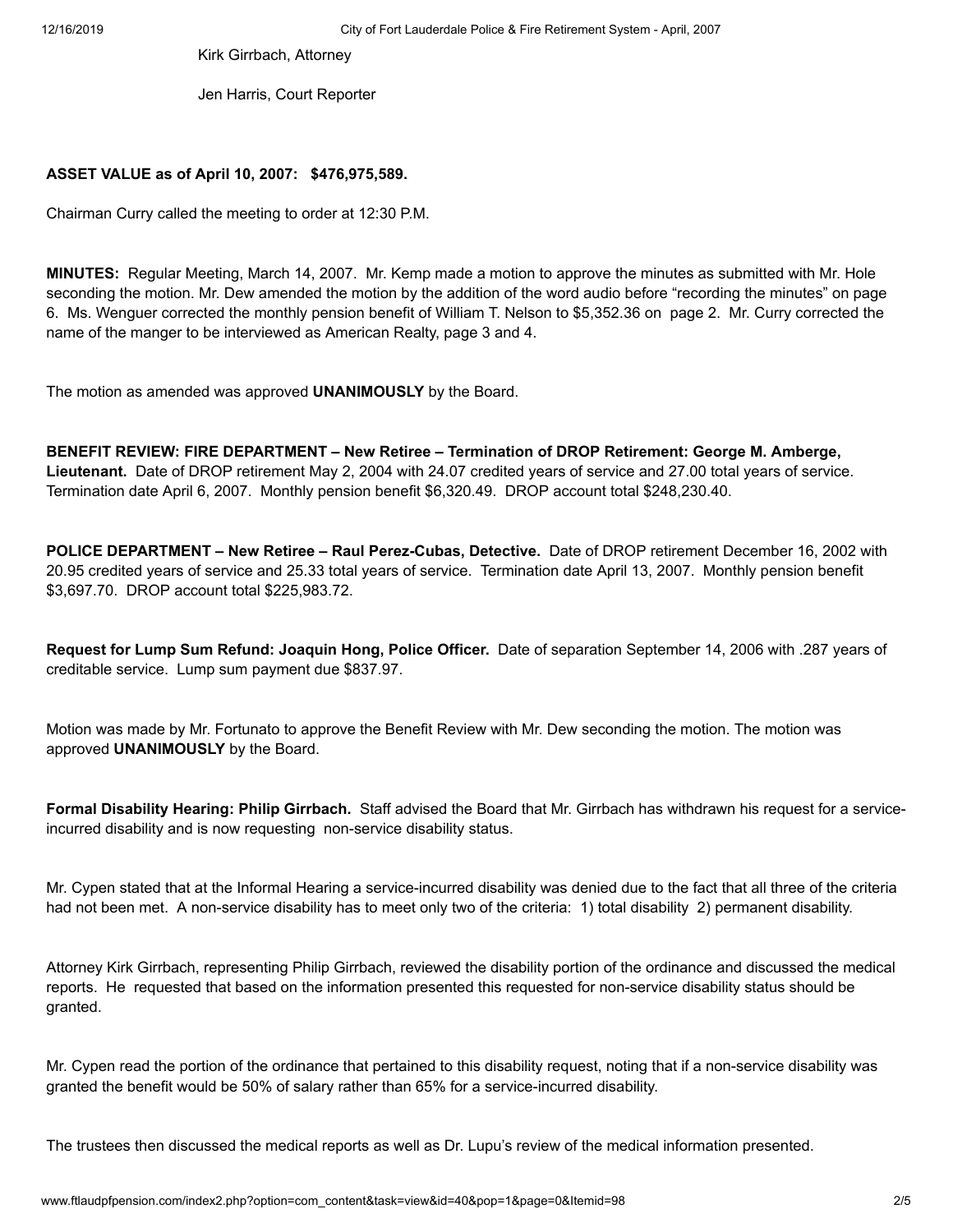After discussion, Mr. Fortunato made a motion to approve a non-service disability with the finding that the disability had been incurred 91 days prior to today's date. Mr. Dew seconded the motion. The motion was approved UNANIMOUSLY by the Board.

**BILLS:** Essex Investment Management submitted a final bill for investment management services rendered from 1/1/07 through 3/20/07 in the amount of \$55,977.57.

Asset Consulting Group submitted a bill for investment management services rendered from 1/1/07 through 3/31/07 in the amount of \$10,625.00.

**Atkinson Diner Stone** submitted a bill for legal services rendered through 2/25/07 in the amount of \$9,675.16.

**Thomas Goldschmidt, MD** submitted a bill for review of records, testing and report reference Philip Girrbach's request for disability status in the amount of \$3,012.50.

**Community Orthopedics** submitted a bill for medical examination and report reference Horace Oliver in the amount of \$1,020.00.

**Cypen & Cypen** submitted a bill for professional services rendered from 02/01/07 through 03/1/07 in the amount of \$2,439.98.

**Cypen & Cypen** submitted a bill for professional services rendered from 10/1/06 through 2/27/07 in the amount of \$639.90.

**Koch Reiss** submitted a statement in the amount of \$650. The administrator informed the trustees that this bill had been paid.

Mr. Fortunato made a motion to pay these bills with Mr. Dew seconding the motion. The motion was approved **UNANIMOUSLY** by the Board.

Ms. Burrell made a recommendation to strengthen the internal controls on the payment of bills that are not agenda items. The trustees decided to have the Chairman and the Administrator set up a procedure to review and sign off on these bills.

Chairman Curry questioned Mr. Cypen on the areas of the bills that were blacked out. Mr. Dew noted that when there was an on-going legal issue we were able to black out certain information. There was no further action taken on this issue

**2006 ANNUAL AUDIT – Koch, Reiss & Co.:** Ms. Wenguer advised that this report was not ready. She will forward this report to the trustees prior to the May meeting.

**INPUT FROM ACTIVE & RETIRED POLICE OFFICERS & FIREFIGHTERS – Mr. Larkin** asked for an update of payment of Academic Incentive Pay for survivors. Ms. Wenguer advised that this information had been forwarded to the actuary and she had not received an answer at this time.

**ADMINISTRATOR'S REPORT – Investment Policy Statement Revision:** Page 25 was changed from "5% or 10%" to read as follows "Up to 10%". Page 26 was changed from "5 or 10%" to "up to 10%".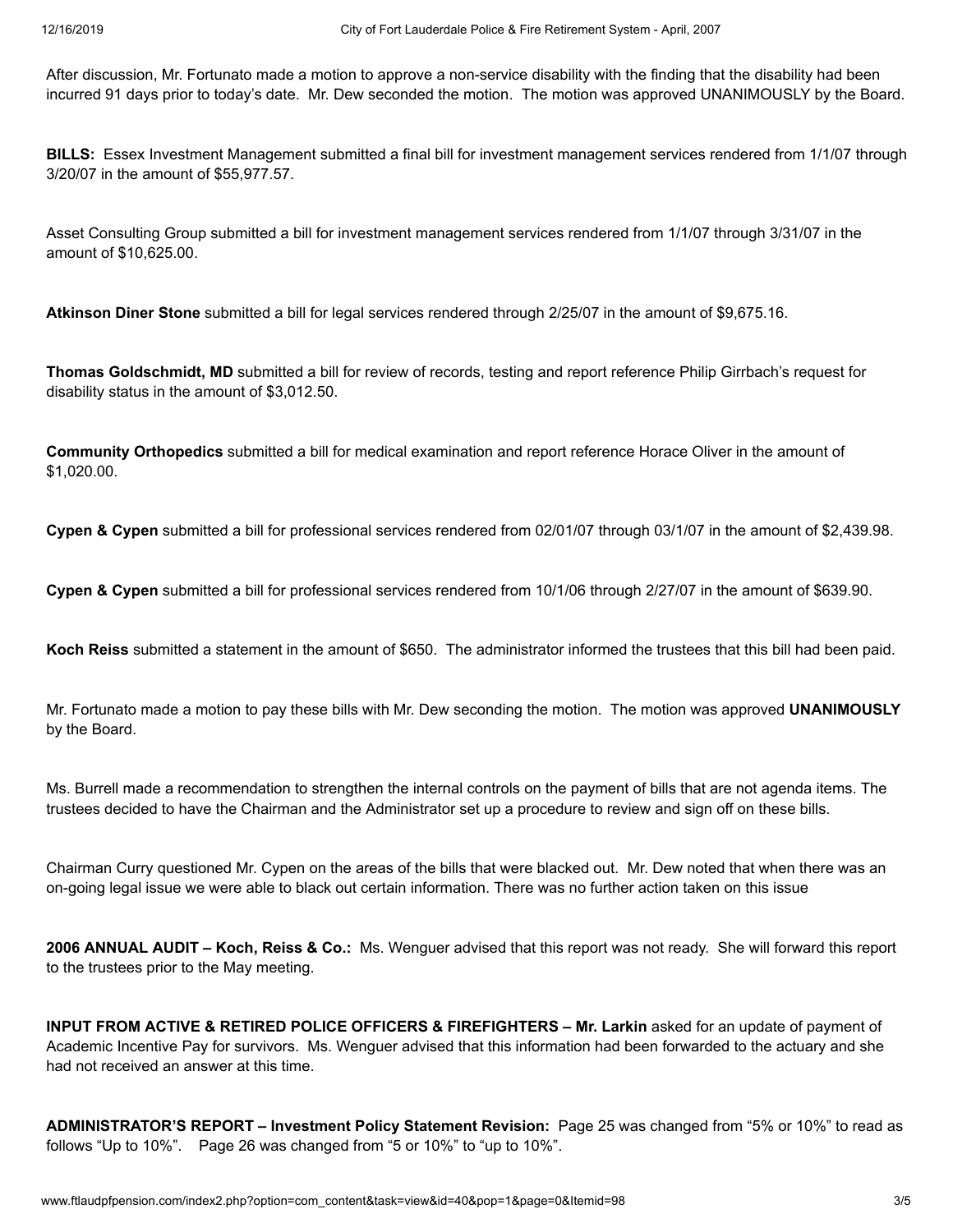Mr. Hole made a motion to approve the Investment Policy Statement with the changes the Board made. Mr. Rogers seconded the motion. The motion was approved UNANIMOUSLY by the Board.

Mr. Hole requested that Mr. Pulos be asked to make available to the trustees the completed questionnaire submitted by prospective managers. Mr. Dew requested that managers that no longer are employed by the Board be removed from the existing chart. The Board discussed having two charts. One to have current managers and one to be a historical chart Mid-cap stocks are to be removed and real estate is to be added as an asset class.

Stanley, Holcombe & Assoc. – Letter dated March 12, 2007. This letter is an explanation of the funding of the Plan and why the cost has gone up. This item will be discussed personally with Mr. Stanley at the May meeting.

**Office Sorter:** The Administrator discussed the need for either buying or renting this machine. The cost for purchasing was \$3,800. plus \$660-\$700 for maintenance. The cost for leasing was \$131 per month for 36 months to include maintenance.

After discussion, Mr. Rogers made a motion to approve leasing of an inserting machine for \$131 or less for 36 month to include maintenance. Mr. Hole seconded this motion. The motion was approved UNANIMOUSLY by the Board.

The Administrator will check this price with Corporate Express to see if their cost was less.

She will also look into a purchase/lease of a postage meter and report to the trustees

**Assistant to Pension Administrator – Job Specifications:** The trustees reviewed the proposed Job Specifications and made several suggestions to be incorporated. Benefits were also discussed. The Administrator to incorporate the suggestions and review the benefit package and forward the changes to the trustees for further review.

**Fiduciary Liability Insurance:** Ms. Burrell noted that there was conflicting language in the existing policy. She was waiting for clarification from the city's insurance broker. Mr. Cypen added that there were exclusions of certain boards and conditions in the existing policy.

Ms. Wenguer advised that she was in the process of getting quotes for this insurance for the Board.

**Cost of Living Adjustment:** The trustees were advised that the COLA in the ordinance sunsets on July 15, 2007. A letter had been sent to the City Manager in prior years regarding this issue. A copy of this letter will be placed on the May agenda for review.

## **Pending Issues:**

**Share Plan Payments -** Mr. Hole requested the status of payment to the last individuals who are due this money. He was advised that this has been taken care of.

**Job Description & Calendar –** These items are in the process of being completed.

**Evaluation System Survey Form -** Chairman Curry to prepare this form.

**Prior Service -** General Employees' Ordinance has been revised, therefore, we do not need to change our ordinance.